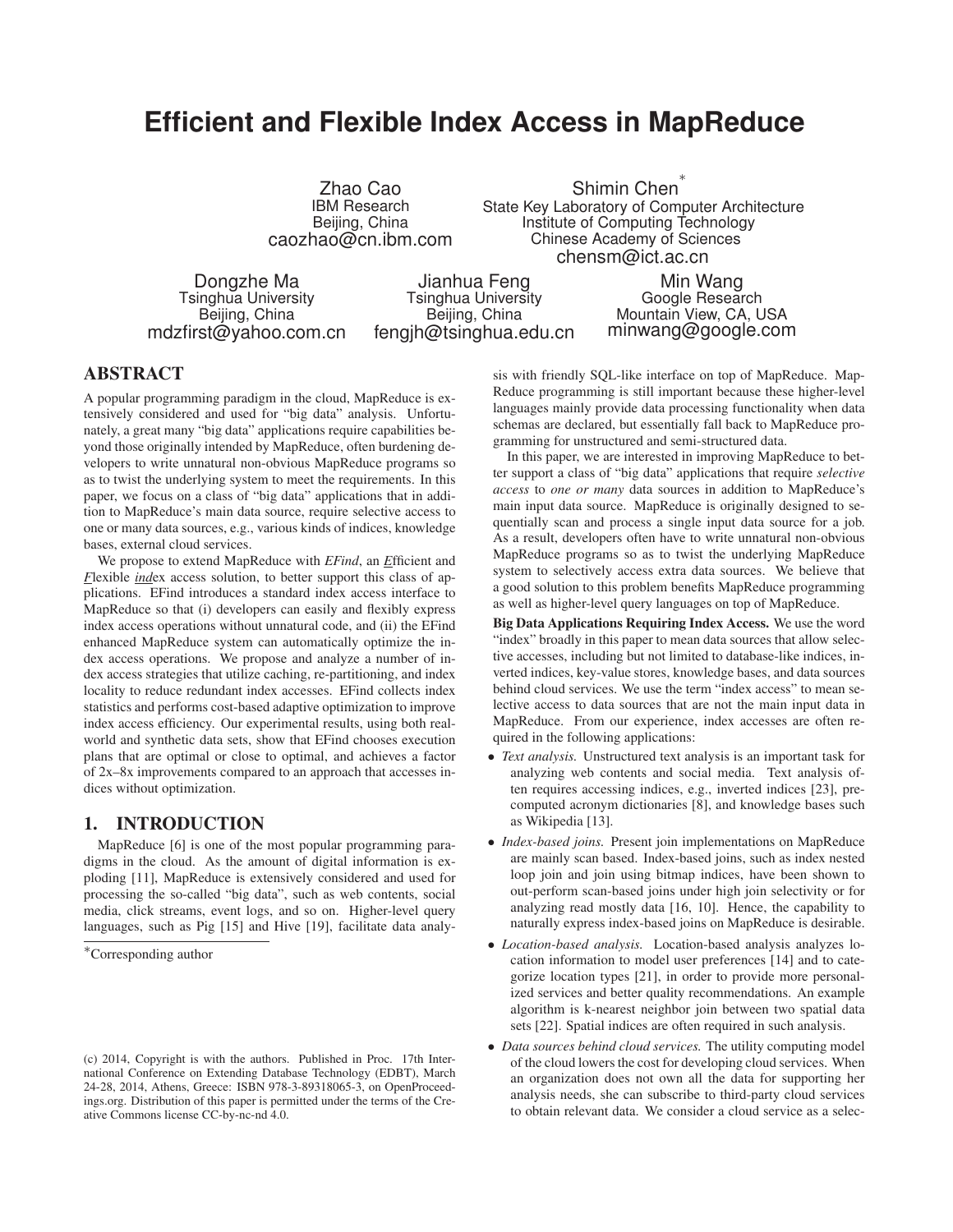tively accessed index because a user is often charged on a payper-use basis. Hence we would like to reduce accesses to such cloud service as much as possible. It is preferable to flexibly and seamlessly integrate cloud services into MapReduce.

Interestingly, indices in the above examples can be dynamic in that given a search key the return value is dynamically computed. For example, a knowledge base index can use machine learning classifiers to compute topics from input text. (More details will be shown in Figure 4.) Note that this index can compute results for any input text, thus the number of valid keys (valid input texts) is infinite, which is very different from traditional indices. While accessing extra data sources using traditional indices may be regarded as index-based joins, such dynamic computation-based index access cannot be supported by traditional join operations, such as indexbased, hash-based, or sort-based joins.

**Accessing Index is a Pain in Vanilla MapReduce.** Unfortunately, vanilla MapReduce lacks efficient and flexible support for selectively accessing data sources that are not the main input data [17, 18]. To get around this limitation, current solution is to hand-code index access in Map or Reduce functions, which are treated as black boxes by the runtime MapReduce system. However, there are two problems of this approach. First, the MapReduce system has no way to know about the index operations, let alone optimizing them. To make matters worse, index access often performs network and disk operations, interfering with the normal I/O operations in MapReduce. Second, the burden of achieving good index access performance is entirely on developers. A developer has to spend a lot of time and effort to analyze the index access characteristics and fine tune the index operations, considering issues such as data transfer and distributed computing. This essentially violates MapReduce's design principle of hiding data transfer and distribution details from developers. The resulting code could be error-prone and difficult to reuse for other index access tasks.

**Our Solution: EFind.** We propose *EFind*, an Efficient and Flexible index access solution in MapReduce. As illustrated in Figure 1, EFind is a *connection layer* between MapReduce and indices. Note that EFind does NOT implement any indices by itself. From EFind's viewpoint, an index is a black box. The user-provided lookup method implements the actual index access functionality, as will be described in Section 2. We aim to support efficient index access while minimizing restriction on both MapReduce and indices:

- *Index Flexibility*: We propose a flexible index access interface for easily incorporating index access into MapReduce. There are four dimensions of index flexibility: *(1) What type of index is used?* EFind interface can be easily programmed to support different types of indices, e.g., database-like indices, inverted indices, key-value stores, and so on. *(2) Where is an index invoked?* Index access can be configured before Map, in between Map and Reduce, and after Reduce in a MapReduce data flow. *(3) How is an index invoked?* Developers can easily customize the invocation of an index by optionally providing pre-processing and post-processing procedures for accessing an index, e.g., to implement filtering or data field projection. *(4) How many indices are used?* EFind is capable of expressing and supporting multiple indices to be used in a single MapReduce job. Our only assumption is that an index lookup with the same key returns the same result during an EFind enhanced job. There is no other restriction on indices. Indexed data sources can be structured, semi-structured, or unstructured. Indices can be tree-based or hash-based, or even dynamic.
- *MapReduce Flexibility*: For MapReduce, we do not place any restriction on the functionality of Map/Reduce functions and the



**Figure 1: EFind provides an efficient and flexible index access connection layer between MapReduce and indices.**

structure of main input data from HDFS.

• *Efficiency*: For an index access operation expressed using the EFind interface, the EFind enhanced MapReduce system automatically optimizes the operation without user intervention. We study a number of index access strategies that aim to reduce the redundancy of index accesses. EFind performs cost-based optimization to choose the best index access strategy. It collects index access statistics on the fly, and adaptively re-optimizes a job when necessary. In this way, EFind achieves efficient index access, while freeing application developers from the difficult task of fine tuning index operations. Like the MapReduce design, EFind hides the details of distributed computation for simplicity of programming.

**Related Work.** Our work is in the same spirit as recent studies that improve various aspects of MapReduce [1, 12, 7]. To the best of our knowledge, our work is the first to propose a flexible and efficient solution for incorporating index access into MapReduce.

Indices have been extensively studied in relational database systems. An RDBMS has full knowledge of relational operations and index structures. Therefore, it can transparently make decisions on whether to use indices for a query. In contrast, the MapReduce setting is different and challenging because (i) the extensive use of user-defined functions (e.g., Map and Reduce) makes it difficult to understand the semantics and use patterns of index access, and (ii) a wide variety of index types and index invocation behaviors need to be supported. Consequently, it is difficult to transparently use an index as in RDBMS. Instead, users have to manually place index operators into a MapReduce data flow. Compared to a naïve solution, EFind significantly reduces user efforts and automatically optimizes index access operations while maintaining the flexibility of the MapReduce programming and index accesses.

Higher-level query languages such as Pig [15] and Hive [19] provide friendly SQL-like interface on top of MapReduce. However, their optimization is limited when user-defined functions exist or data schema is unclear. In constrast, EFind does not have such limitation. EFind supports arbitrary user-defined functions and even external cloud services. We believe that these higher-level query languages can employ EFind to achieve flexible index access.

There are a large number of studies on designing efficient indices or distributed data services [2, 5, 4]. Note that EFind is not a distributed index in itself. EFind provides the glue logic that incorporates index access into MapReduce.

**Contributions.** This paper makes the following contributions. First, we propose the EFind index access interface. To our knowledge, this is the first paper that introduces a flexible index access interface to MapReduce to support various index types, various index access locations in a MapReduce data flow, flexible customization of index invocation behaviors, and multiple indices in a single MapReduce job. Second, we propose and analyze a number of index access strategies, including caching, re-partitioning, and index locality optimizations. Third, we design and implement an adaptive optimization framework for EFind that is capable of collecting index statistics on the fly and dynamically choosing the best index access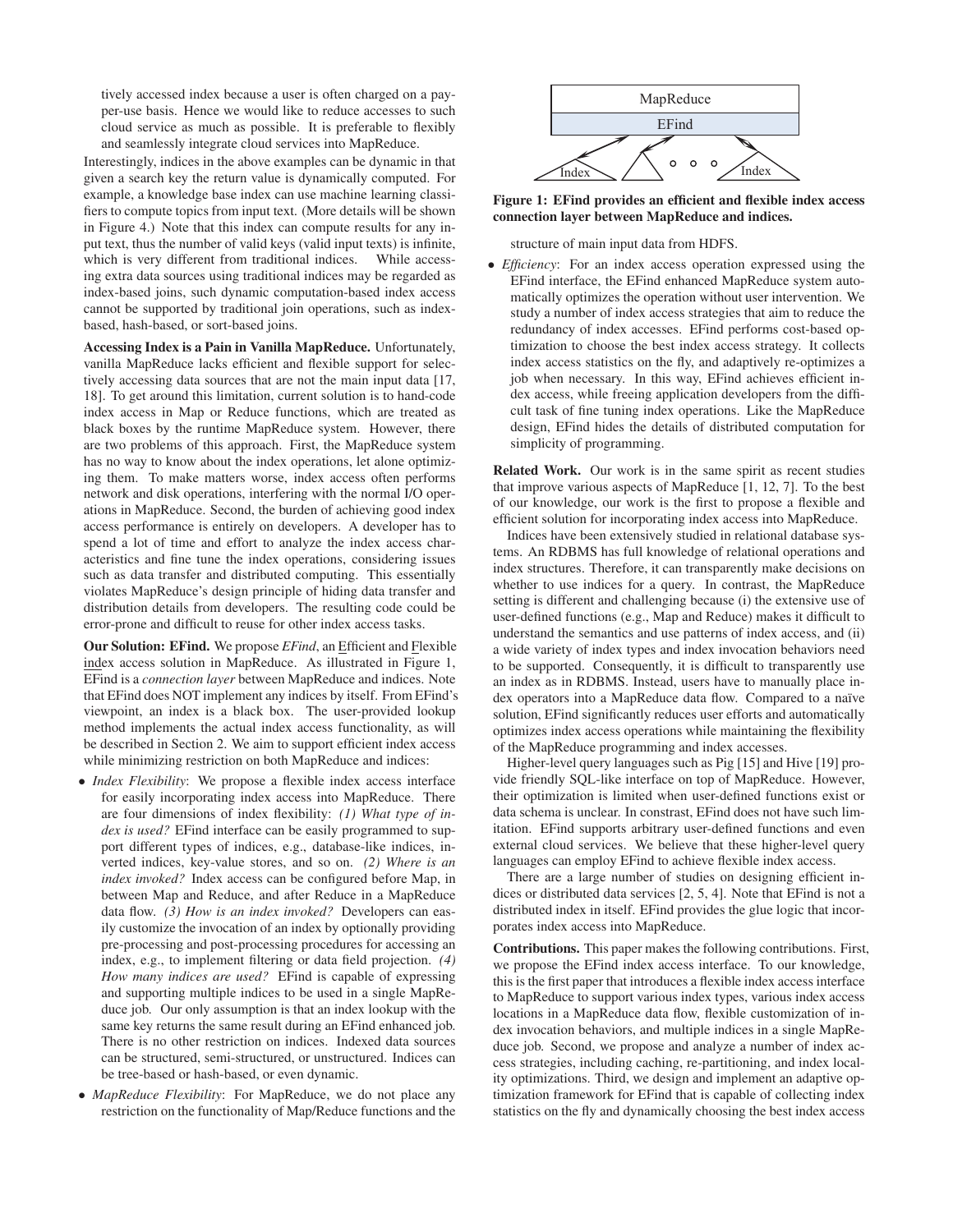

**Figure 2: An EFind IndexOperator class accesses one or multiple indices at a single point in the MapReduce data flow. The** IndexAccessor::lookup **method(s) is implemented once for each type of index, while the** IndexOperator::preProcess **and** IndexOperator::postProcess **methods customize index access behaviors at a specific point in a specific MapReduce job.**



**Figure 3: An implementation of an IndexAccessor and an IndexOperator that obtain the city information from a user profile index for a tweet in Example 2.1.**

strategies. Finally, we present an extensive experimental study using both real-world and synthetic data sets. Experimental results show that EFind selects execution plans that are optimal or close to optimal, and achieves a factor of 2x–8x improvements compared to an approach that accesses indices without the optimization.

**Outline.** The rest of the paper is organized as follows. Section 2 proposes EFind's index access interface. Then Section 3 presents and analyzes a number of index access strategies, followed by the description of EFind's cost-based adaptive optimization in Section 4. Section 5 empirically evaluates the proposed EFind solution. Finally, Section 6 concludes the paper.

# **2. EFIND INDEX ACCESS INTERFACE**

In this section, we propose an EFind programming interface for easily and flexibly integrating indices into MapReduce. For concrete presentation, we show code that extends Hadoop [3], a popular open-source implementation of MapReduce, while the proposal is applicable to any MapReduce implementation. We use the following example to illustrate the interface.

EXAMPLE 2.1. *An analyst would like to understand the spatiotemporal patterns of popular topics from a large number of Twitter messages collected over a period of several months. She would like to compute the top-k most popular Twitter topics for every combination of (city, day), then associate the topics with important news events. Every tweet contains a twitter user account, a timestamp, a message, and a few other fields. The computation takes five steps:*

*1) Look up the user account of every tweet in a* user profile index *to obtain the cities for the tweets;*

- *2) Extract keywords from every tweet message;*
- *3) Call an external* knowledge-base service *to convert the keywords of every tweet into a topic;*
- *4) Group tweets according to combinations of (city, day), then compute the top-k popular topics for each group;*
- *5) For each combination of (city, day), use an* event database *to enrich the result with important local, national, and global news events.*

Note that Step 1), 3), and 5) need to access three indices, respectively. The index in Step 3) uses machine learning classifiers to dynamically compute a topic for a given input tweet. It would take a lot of manual coding and tuning efforts to effectively use the three indices in the original MapReduce. In the following, we show how to easily express the computation with EFind.

**EFind Programming Interface.** Figure 2 depicts the EFind interface that accesses one or multiple indices at a single place in a MapReduce job. Following the convention in MapReduce, the input is a key-value pair  $(k1, v1)$ , and the output result of the index access is also a key-value pair (k2, v2). The interface specifies three user-defined methods in two separate classes, i.e., lookup in IndexAccessor, and preProcess and postProcess methods in IndexOperator. The IndexAccessor class is implemented for each type of index and can be reused for the same type of index, while *IndexOperator* contains invocation specific code that customizes the index behaviors for a specific MapReduce job.

The input and output parameters of the three methods are listed in the table in Figure 2. *lookup* takes an index key ik as input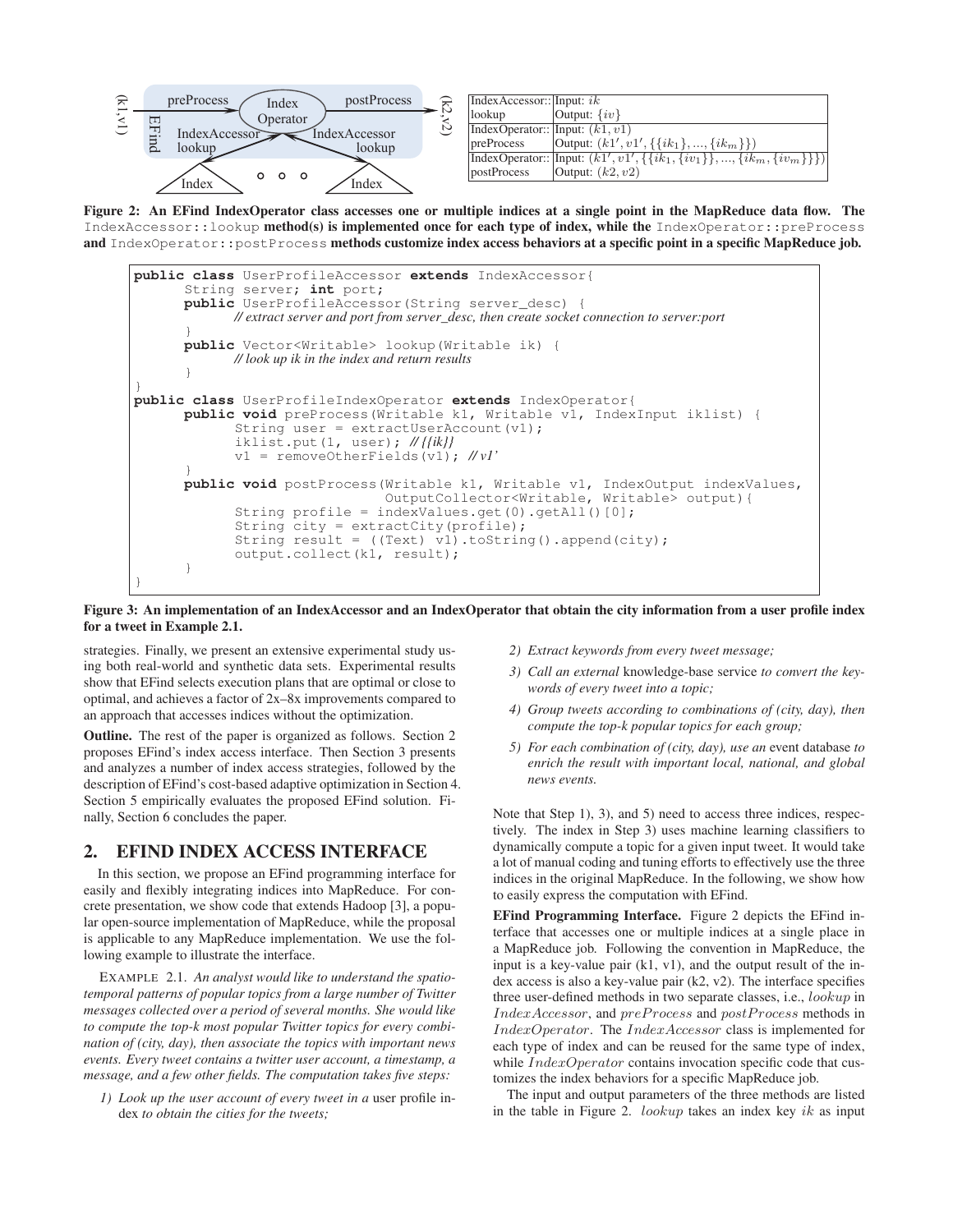

**Figure 4: An EFind-enhanced MapReduce job that computes spatio-temporal topic patterns from tweets for Example 2.1. Three EFind IndexOperators are placed before Map, in between Map and Reduce, and after Reduce, respectively. The knowledge base service dynamically computes topics using machine learning classifiers, while the other two indices perform traditional lookups.**



**Figure 5: A MapReduce job driver that configures the three EFind IndexAccessors and IndexOperators in Figure 4 for Example 2.1.**

and returns a list of results  $\{iv\}$ . preProcess takes the input key-value pair  $(k1, v1)$ , extracts one key list  $\{ik_i\}$  for every index j to access  $(j = 1, 2, ...m)$ , and optionally modifies  $(k1, v1)$ .  $postProcess$  combines index lookup results into the result keyvalue pair  $(k2, v2)$ , while performing optional operations, such as applying filtering criteria.

Figure 3 shows an example implementation for accessing the user profile index in Example 2.1. The UserProfileAccessor is implemented as a sub-class of IndexAccessor. This class can be reused whenever a user profile index is to be accessed. The constructor method records the server and port information for accessing the index, then creates a socket connection to the server. The lookup method will send and receive messages using the socket connection to access the user profile index. Moreover, we implement a  $UserProfileIndexOperator$  class as a sub-class of IndexOperator. The preProcess and postProcess methods deal with the tasks of extracting the user account from a tweet and extracting the city information from the index lookup result, which are specific to support Example 2.1.

Note that in general, an index can be distributed across a large number of machine nodes. The server in the constructor of an IndexAccessor class specifies an entry point to the index, e.g., the root node in a distributed B-tree [2], the central metadata server in a master-worker organized index (e.g., BigTable [5]), or one of the index servers in a p2p organized index (e.g., Cassandra [4]). In each case, we can further obtain a list of index servers for optimization purpose, which we will discuss in Section 3.

**Placing EFind Index Operators in a MapReduce Job.** Our design follows the convention of MapReduce to take (generate) keyvalue pairs as inputs (outputs) of an  $IndexOperator$ . In this way, one can easily place an IndexOperator at any location in a MapReduce data flow, i.e., before Map, between Map and Reduce, and after Reduce. In other words, the input of an IndexOperator can come from the main input of MapReduce, the output of Map, or the output of Reduce. The output of an *IndexOperator* can provide input to Map, input to Reduce, or the final output of MapReduce. Moreover, several IndexOperators can be linked next to each other in a MapReduce data flow.

Figure 4 shows the high-level picture of an EFind based implementation of Example 2.1. Step 1)–5) of Example 2.1 are implemented with  $I_1$ , Map,  $I_2$ , Reduce, and  $I_3$ , respectively. The user profile index, knowledge base, and event database are accessed at  $I_1$  before Map, at  $I_2$  between Map and Reduce, and  $I_3$  after Reduce, respectively. Map mainly extracts keywords from tweet messages, while the group-by and top-k computation fits well with the computation model of Reduce.

This computation can be easily configured in a MapReduce job driver, as shown in Figure 5. A vanilla MapReduce job is specified with a  $JobConf$  class. We extend it into an  $IndexJobConf$ class to express an EFind enhanced MapReduce job. Specifically, it supports three additional methods,  $addHeadIndexOperator$ ,  $addBodyIndexOperator$ , and  $addTailIndexOperator$ , that insert EFind *IndexOperators* before Map, between Map and Reduce, and after Reduce, respectively. Figure 5 shows how the three IndexOperators are configured for Example 2.1. Note that the addIndex method specifies the IndexAccessor class and its constructor parameter (e.g., server description) for an  $IndexOperator$ .

**Achieving Four Dimensions of Index Flexibility.** (1) "What": A new type of index can be supported by implementing a new IndexAccessor class; (2) "Where": EFind index access can be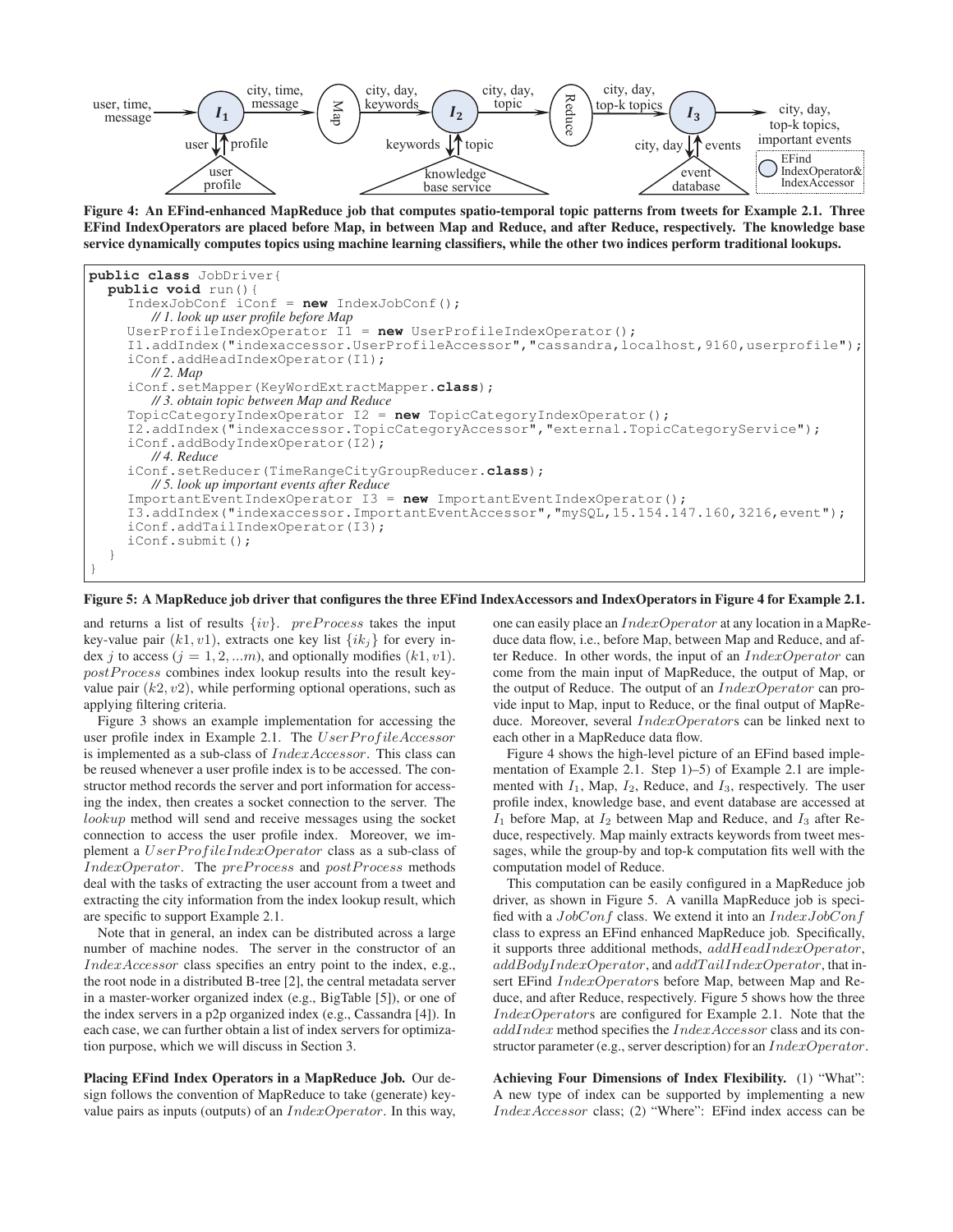easily configured at any point in a MapReduce data flow by specifying an IndexJobConf class; (3) "How": The IndexOperator class can customize index access behaviors for a specific MapReduce job; and (4) "How many": multiple indices can be accessed at any location in a MapReduce data flow either by configuring multiple IndexAccessor classes for a single IndexOperator or by linking multiple IndexOperators together. The index accesses are independent in the former, but may be dependent in the latter.

# **3. INDEX ACCESS STRATEGIES AND COST ANALYSIS**

The EFind programming interface exposes index access operations to the EFind enhanced MapReduce system. The system can automatically optimize index operations to achieve good performance. In this section, we propose and analyze a number of execution strategies for accessing indices.

Note that unlike database join optimizations, where various join orders result in the same correct results, it is not an option to reorder IndexOperators for two reasons. First, the placement of an IndexOperator in a MapReduce data flow is often restricted by the data dependencies in the computation. For example, in Figure 4, accessing knowledge base at  $I_2$  depends on the keywords extracted in the Map step. Second, user defined functions in MapReduce make it difficult to understand the computation logic. Without such understanding, it would be unsafe to reorder  $Index Operators$ . Consequently, we consider each IndexOperator instance separately when optimizing index access. On the other hand, EFind does provide a feature to specify independent index accesses: a single *IndexOperator* can access multiple independent indices. Then, the system will compute an optimal plan for accessing the multiple indices. Application developers are advised to take advantage of this feature to give EFind more freedom for performing optimizations.

In the following, we consider four index access strategies for the case where an  $IndexOperator$  is associated with one index in Section 3.1 to 3.4. Then we discuss the more sophisticated case where multiple indices are associated with an *IndexOperator* in Section 3.5. Terms used in the analysis are summarized in Table 1.

### **3.1 Baseline Strategy**

Figure 6 shows the baseline strategy for implementing an EFind  $IndexOperator$  that accesses a single index. Specifically, we take advantage of the chained function feature in existing MapReduce systems (e.g., Hadoop). In a chain of functions, the output of one function is the input to the next function on the chain. Both the Map computation and the Reduce computation can take a chain of user defined functions.

From left to right in Figure 6, we show the cases where the IndexOperator is before Map, between Map and Reduce, and after Reduce, respectively:

- *Before Map: preProcess, lookup, and postProcess are in*serted as three chained functions before the original Map function as part of the Map computation.
- Between Map and Reduce: The methods  $preProcess, lookup,$ and *postProcess* are inserted as three chained functions after the original Map function as part of the Map computation.
- After Reduce: preProcess, lookup, and postProcess are inserted as three chained functions after the original Reduce function as part of the Reduce computation.

For the second case, we choose to implement the three methods as part of the Map computation rather than part of the Reduce com-

**Table 1: Terms used in cost analysis.**

| Term        | Description                                                                                                                        |
|-------------|------------------------------------------------------------------------------------------------------------------------------------|
| N1          | Average number of input $(k1, v1)$ to $preProcess$ on a single<br>machine                                                          |
| S1          | Average size of input $(k1, v1)$ to $preProcess$                                                                                   |
| $Nik_j$     | Average number of index lookup keys per input $(k1, v1)$ for<br>index $i$                                                          |
| $Sik_i$     | Average size of index keys for index $j$                                                                                           |
| $Siv_i$     | Average size of lookup results per lookup key for index $j$                                                                        |
| $T_j$       | Average time for index $j$ to serve a lookup                                                                                       |
| BW          | Network bandwidth between two machines in the computation                                                                          |
|             | environment<br>Average time for a probe in the lookup cache                                                                        |
| $T_{cache}$ |                                                                                                                                    |
| R           | Miss ratio of the lookup cache                                                                                                     |
| Spre        | Average size of output $(k1', v1', \{\{ik_1\}, , \{ik_m\}\})$ of<br>$preProcess$ per $(k1, v1)$ input                              |
| Sidx        | Average size of output $(k1', v1', \{\{ik_1, \{iv_1\}\}, \ldots,$<br>$\{ik_m, \{iv_m\}\}\}\$ of <i>lookup</i> per $(k1, v1)$ input |
| $S$ post    | Average size of output of $postProcess$ per $(k1, v1)$ input                                                                       |
| Smap        | Average size of output of the original Map per input                                                                               |
|             | Average cost of storing and retrieving a byte from the dis-                                                                        |
|             | tributed file system                                                                                                               |
| Θ           | Average number of duplicates per index lookup key                                                                                  |

putation. This gives application developers the most flexibility in choosing group-by keys, who can either choose the Map output key as the group-by key by setting  $k2 = k1$  in the *IndexOperator* or compute a different group-by key in  $postProcess$ .

The cost of the baseline strategy is computed as the sum of the costs of  $preProcess, lookup,$  and  $postProcess$ , respectively. As all the index access strategies pay similar local computation costs for  $preProcess$  and  $postProcess$ , we can omit them in the cost analysis formulae without changing the relative costs of different index access strategies. Therefore, we focus on computing the cost of lookup for index j:

$$
Cost_{base} = N1 \cdot Nik_j(\frac{Sik_j + Siv_j}{BW} + T_j)
$$
 (1)

 $N1 \cdot N i k_i$  computes the total number of index keys that a single machine searches in the index. The cost of looking up a key has two parts: index local computation time  $(T_j)$  and network transfer  $\cot\left((Sik_j+Siv_j)/BW\right)^1$ .

# **3.2 Lookup Cache Strategy**

We observe that index lookups are typically read-only. Therefore, we assume that an index lookup is an idempotent operation. That is, the index data stays unchanged (at least during the EFind enhanced MapReduce job). Given the same index key, the lookup result will be the same.<sup>2</sup>

Under this assumption, we optimize the baseline strategy when there are many duplicate index lookup keys. Since index lookups often incur the overhead of remote communications, it is beneficial to reduce redundant index lookups. In the lookup cache strategy, we reduce redundant index lookups at a single machine node by implementing a lookup cache mechanism. EFind inserts the input ik and the result  $\{iv\}$  of a *lookup* operation into an LRU-organized cache. Before invoking the lookup for another  $ik'$ , it checks if  $ik'$ already exists in the cache. For a cache hit, EFind immediately returns the cached result. It invokes the lookup method only when

<sup>&</sup>lt;sup>1</sup>In all the cost analyses, we assume a common case where the MapReduce computation and the indices are hosted in the same data center. The network bandwidth between two machines in the data center is BW. However, the analyses can be easily modified for other networking situations.

<sup>&</sup>lt;sup>2</sup>Application developers can force EFind to use the baseline strategy if this assumption is false.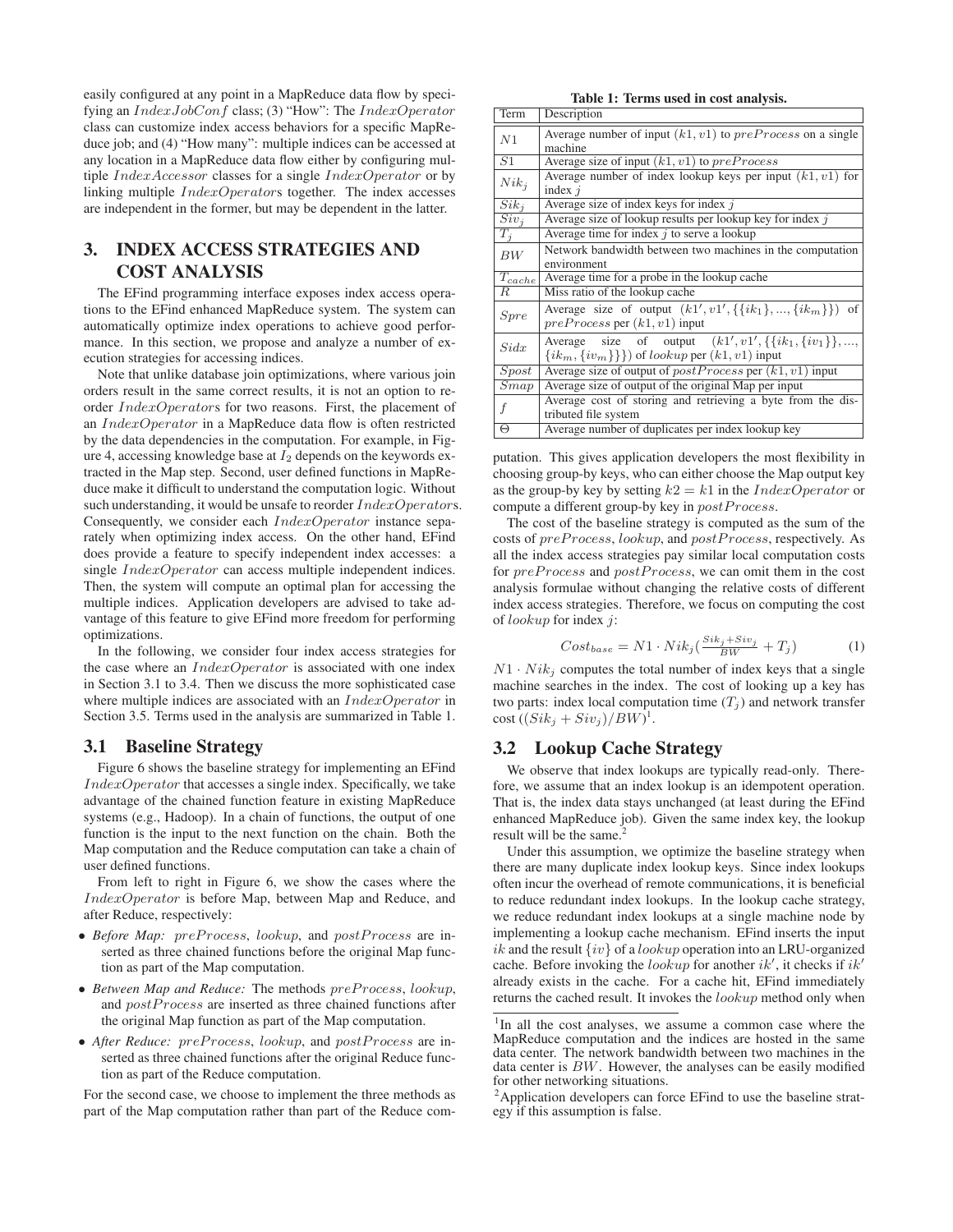

**Figure 6: Baseline strategy for implementing EFind** IndexOperator**. (pre:** preP rocess**, idx:** lookup**, pst:** postP rocess**)**



**Figure 7: Re-partitioning strategy for implementing EFind** IndexOperator**. (pre:** preP rocess**, shuf: shuffling, idx:** lookup**, pst:** postP rocess**)**

there is a miss in the lookup cache.

Let  $T_{cache}$  and R be the probe time and the miss ratio of the lookup cache, respectively. We can compute the cost of the lookup cache strategy as follows:

$$
Cost_{cache} = N1 \cdot Nik_j[T_{cache} + R(\frac{Si_{kj} + Siv_j}{BW} + T_j)]
$$
 (2)

# **3.3 Re-partitioning Strategy**

While the lookup cache strategy reduces redundancy at a machine node that performs index lookups, there can also be duplicate index keys *across multiple machine nodes*. As shown in Figure 7, we propose a re-partitioning strategy in order to reduce intermachine redundancy.

The basic idea is to add a shuffling step between  $preProcess$ and lookup in order to group the index lookup requests with the same lookup key  $ik$  together, thereby removing inter-machine redundancy. The implementation introduces an additional MapReduce job and utilizes the group-by between Map and Reduce in this new MapReduce job for the shuffling step. We call this additional MapReduce job *shuffling job*.

From left to right in Figure 7, we show the cases where the IndexOperator is before Map, between Map and Reduce, and after Reduce, respectively. In each case, we consider multiple ways to implement the strategy varying the boundary between the two MapReduce jobs. The boundary is significant because the results of the first job will be stored to the distributed file system. We would like to consider different boundaries in order to minimize the result size of the first job.

The cost of the re-partitioning strategy consists of three parts: the cost of shuffling, the overhead of storing and retrieving the results of the first job from the distributed file system, and the cost of the actual index lookups:

$$
Cost_{repart} = Cost_{shuffle} + Cost_{result} + Cost_{lookup} \quad (3)
$$

Here, the cost of shuffling mainly comes from transferring the output of  $preProcess$ :

$$
Cost_{shuffle} = \frac{N1 \cdot Spre}{BW}
$$

For  $Cost_{result}$ , we place the job boundary to minimize the result size of the first job:

$$
Cost_{result} = f \cdot N1 \cdot S_{min}
$$
  
\n
$$
S_{min} = \begin{cases} \min\{Spec, Sidx, Spost, Smap\}, \text{before Map} \\ \min\{Spec, Sidx, Spost\}, \text{between Map & Reduce} \\ \min\{S1, Spre\}, \text{after Reduce} \end{cases}
$$

Finally, suppose there are Θ duplicates per distinct index lookup key. We can compute  $Cost_{lookup}$  as follows:

$$
Cost_{lookup} = \frac{N1 \cdot N i k_j}{\Theta} \left( \frac{S i k_j + S i v_j}{BW} + T_j \right)
$$

# **3.4 Index Locality Strategy**

A distributed index often employs hash or range-based partition schemes. In many cases, it is possible to obtain the partition scheme from the distributed index. For example, the root of a distributed Btree describes the range partition scheme of the second level nodes. The meta-data server of a master-worker style index can often tell the partition scheme of the workers. It is also feasible to figure out the hash value intervals for machine nodes in the consistent hashing scheme in a Cassandra Key-Value store.

The partition scheme of an index can be communicated to EFind by implementing a partition method and setting a flag in the class of IndexAccessor. Then EFind will apply the partition method in the shuffling job of the re-partitioning strategy. As a result, the shuffling results (e.g. the lookup keys) will be co-partitioned as the index. This provides the basis for the index locality strategy.<sup>3</sup>

 $3A$  tempting idea is to try co-locating a lookup key partition i with its associated index partition  $i$  by setting Reducer  $i$  to be the machine hosting index partition  $i$ , thereby making index lookups local operations. Unfortunately, it is a bad idea to restrict a reducer to select only a single machine in a dynamic cloud environment because the unavailability of the machine can slow down the entire MapReduce job. Therefore, we do not assume the co-location of lookup keys and index partitions in this paper.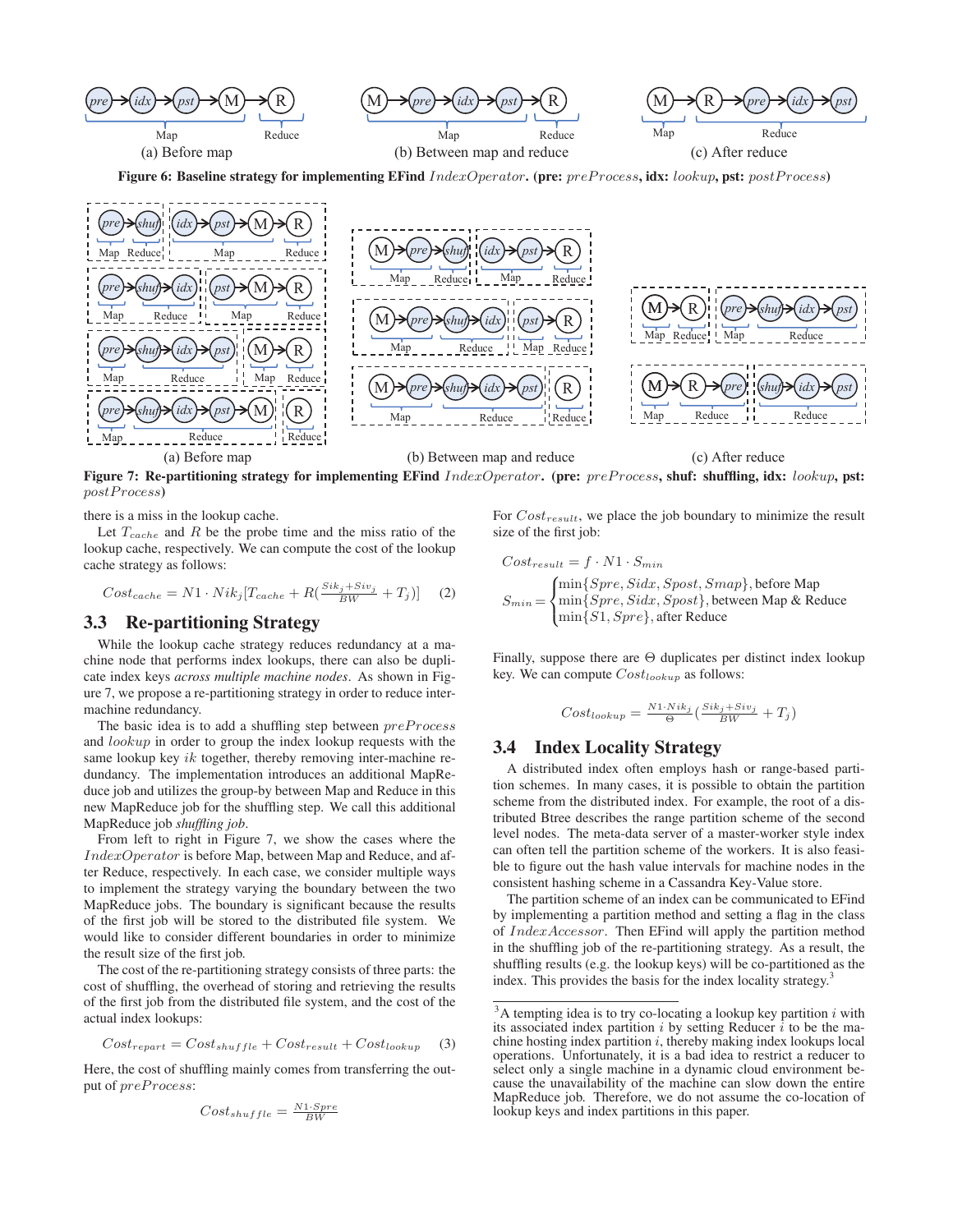Let's consider the MapReduce job after the shuffling job in the above re-partition strategy (in the first case in Figure 7(a) and the first case in Figure 7(b)). There are two execution strategies:

- *Data Locality:* This is used by the original MapReduce. The system tries to schedule a Map task to run on a machine that hosts the main input data (e.g., index lookup keys). Then  $lookup$  pays the overhead of remote communications to access the index.
- *Index Locality:* We can modify the MapReduce task scheduling mechanism to run a Map task on a machine that hosts an index partition. In this way, lookup becomes local operations, saving network communication overhead. However, we need to transfer the main data to the machine.

The index locality strategy will be preferred if the result size of an index lookup is larger than the size of the lookup key and additional data in  $(k1, v1)$ . We compute the cost of the index locality strategy as follows:

$$
Cost_{idxloc} = Cost_{shuffle} + Cost_{result} + Cost'_{lookup} \tag{4}
$$

where  $Cost_{shuffle}$  and  $Cost_{result}$  are the same as computed in Section 3.3.  $Cost'_{lookup}$  is computed as follows:

$$
Cost'_{lookup} = \frac{N1 \cdot Nik_j}{\Theta} T_j + \frac{N1 \cdot Spre}{BW}
$$

# **3.5 Multiple Indices in a Single** IndexOperator

Having discussed execution strategies for a single index, we now consider multiple independent indices in an IndexOperator. From the cost analysis of the four index access strategies, we observe the following four properties:

- *Property 1:* The costs of the baseline strategy and the lookup cache strategy of an index  $j$  are not affected by the order to access the multiple indices.
- *Property 2:* The cost of the re-partitioning strategy and the index locality strategy depend on the order to access multiple indices because the data to be shuffled must contain all the results of earlier index lookups.
- *Property 3:* If the order to access multiple indices is fixed, then the costs of index access strategies for an index  $j$  are not affected by the strategy choices of the other indices.
- *Property 4:* In an optimal plan, indices with the re-partitioning strategy or the index locality strategy (if any) will be accessed before those with the baseline or the lookup cache strategy.

Property 1 and 2 are clear from the cost formulae. For Property 3, we note that the result size of an index lookup will be the same regardless of the choice of index access strategies. Therefore, if the order of accessing multiple indices is fixed, all the size parameters in the cost formulae will be fixed, and therefore the costs for a given index will be fixed.

Property 4 results from the fact that the intermediate data size always increases as EFind includes index lookup results  $\{iv_i\}$  into the output  $(k1', v1', \{\{ik_1\}, ..., \{ik_m\}\})$  of  $preProcess$ . The larger the intermediate data size, the larger the costs for the re-partitioning strategy and the index locality strategy, while the costs of the other two strategies are not affected. Therefore, to minimize the total cost, the optimal plan will access indices with the re-partitioning strategy or the index locality strategy first.

Given these four properties, we propose the following two algorithms for computing the index access strategies for multiple independent indices in an IndexOperator:

• *Algorithm FullEnumerate:* Given m independent indices, the algorithm generates all  $m!$  orders to access the indices. For a given order, it determines the index access strategy for each



**Figure 8: EFind runtime system overview.**

index using Property 3. Once the strategy of an index is determined to be either baseline or lookup cache, the algorithm would only consider baseline/lookup cache strategies for the rest of indices (Property 4). After computing the cost for each index access order, the algorithm chooses the index access order with the minimum cost.

• *Algorithm* k*-Repart:* Given m independent indices, the algorithm generates all the  $k$ -permutations of the  $m$  independent indices. For each generated k-permutation, it computes the strategies for the first  $k$  indices as in Algorithm FullEnumerate, while only considering the baseline or the lookup cache strategies for the rest  $(m - k)$  indices. After computing the cost for each index access order, the algorithm chooses the index access order with the minimum cost.

Algorithm FullEnumerate computes  $m!$  plans, while Algorithm  $k$ -Repart computes  $P(m, k) = m(m - 1) \cdots (m - k + 1)$  plans. In a typical situation, the number of indices at an IndexOperator is small. For example,  $m \leq 5$ ,  $m! \leq 120$ . It is feasible to employ Algorithm FullEnumerate to compute the optimal plan. When  $m$  is very large, Algorithm FullEnumerate may be too expensive to use. We fall back to Algorithm  $k$ -Repart with a small  $k$ , e.g., 1-Repart or 2-Repart. Note that the cost of adding an extra MapReduce job by the re-partitioning or the index locality strategies can be high, thus it is rare that such strategies are chosen by many indices. Therefore, Algorithm  $k$ -Repart with a small  $k$  often generates a good plan.

# **4. ADAPTIVE OPTIMIZATION FOR INDEX ACCESS**

Having discussed how to optimize index access if sufficient and accurate statistics about the indices are available, we switch our attention to applying these techniques in optimizing EFind enhanced jobs in this section.

One approach is to record statistics at the end of a job, and then use the statistics collected from previous jobs to statically compute an index access plan for a new job. However, in practice, a statically generated plan can be sub-optimal for two reasons: (i) statistics (for a new index or a new  $IndexOperator$ ) may be missing; and (ii) statistics collected from previous MapReduce jobs may not be accurate for the current job if the data use patterns differ. Compared to traditional databases, the latter concern is more significant in the MapReduce system because the extensive use of user-defined functions in MapReduce limits the system's power to understand the data use patterns.

Given these considerations, we design an EFind runtime system to support adaptive optimization for index access. In the following, we first overview the system in Section 4.1. Then we discuss how to collect statistics and how to change the index access plan for an ongoing job in details in Section 4.2 and 4.3, respectively.

# **4.1 Overview of Adaptive Optimization**

Figure 8 depicts the components of the EFind runtime system. First, the *adaptive job optimizer* generates an initial index access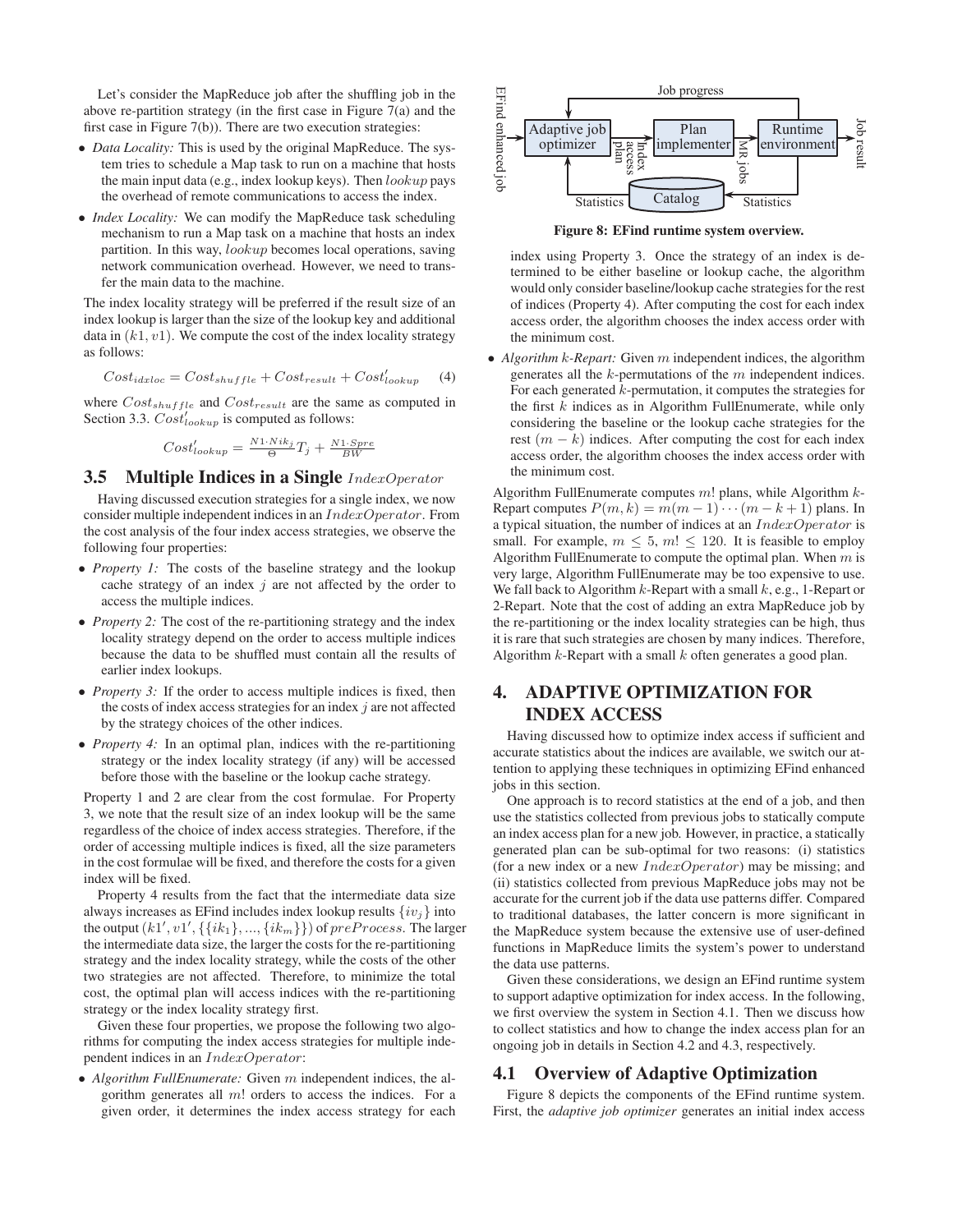#### **Algorithm 1** Dynamic Re-Optimization

|  |  |  | Input: Job currJob, Plan currPlan |  |  |
|--|--|--|-----------------------------------|--|--|
|--|--|--|-----------------------------------|--|--|

| 1: for each Collected Statistics do                               |
|-------------------------------------------------------------------|
| <b>if</b> Standard deviation / Mean > Threshold <b>then</b><br>2: |
| 3: return null:                                                   |
| 4: IndexOperatorSet idx_ops ← null;                               |
| 5: if currJob.isAtMapPhase() then                                 |
| 6: $idx\_ops \leftarrow getIdxOpsBeforeReduce(currJob);$          |
| $7:$ else                                                         |
|                                                                   |

8: 
$$
\text{idx\_ops} \leftarrow \text{getIdxOpsAfterReduce}(\text{currJob});
$$

9: newPlan  $\leftarrow$  optimize(idx\_ops);

10: **if** currPlan.cost - newPlan.cost < planChangeCost **then**

- 11:  $newPlan \leftarrow null;$
- 12: **return** newPlan;

plan, and re-optimizes the plan if necessary during runtime. Using the cost formulae and the algorithms as described in Section 3, it finds the best index access strategies based on the statistics as recorded in the catalog. Second, the *plan implementer* implements the chosen index access plan by inserting chained functions into the MapReduce job and/or by adding shuffling MapReduce jobs (e.g., for the re-partitioning strategy). Third, the *runtime environment* enhances the original MapReduce runtime by collecting index access statistics. In addition, when a new plan is generated for an on-going job  $J$ , the plan implementer and the runtime environment collaborate to stop Job  $J$  at an appropriate point, submit a new job according to the new index access plan, and try to reuse the intermediate results of Job  $J$  as much as possible in the new job. Finally, the *catalog* stores statistics about index accesses.

Since the characteristics of one Map (Reduce) task is often representative of that of all the other Map (Reduce) tasks, EFind updates the statistics in the catalog after a Map task or a reduce task completes. Note that when processing a large amount of data, it is typical to configure a MapReduce job to use much larger number of Map tasks than the number of machine nodes so that Map tasks are performed in multiple rounds. The original intention is to start transferring the Map outputs to Reducers after the first round of Map tasks, thereby overlapping the data transferring time with the Map computation. We take advantage of such job structure in that the statistics collected from the tasks in the first round of Map may trigger re-optimization of the job and the rest of the computation will be better optimized.

Algorithm 1 shows the algorithm for dynamically re-optimize a running job. The algorithm performs re-optimization only when the variance of the collected statistics is small enough (line 1–3). Otherwise, the statistics may not represent the characteristics of the entire job. (We will discuss this point in more details in Section 4.2.) If the current running job  $(currJob)$  is at the Map phase (line 5), the algorithm extracts  $IndexOperator(s)$  ( $idx\_ops$ ) that appear before the Reduce phase (line 6). EFind will ignore the  $IndexOperator(s)$  at the Reduce phase because their statistics have not yet been updated. Otherwise, the current running job is at the Reduce phase, and the algorithm extracts the  $IndexOperator(s)$ that appear after the Reduce tasks (line 8). EFind ignores the operators at the Map phase because the Map phase has already completed. Then, the algorithm invokes the adaptive runtime optimizer to re-optimize  $idx\_ops$  based on the up-to-date statistics (line 9). If the generated new plan significantly improves the current plan such that the improvement is larger than the overhead to perform the plan change, the algorithm returns the new plan. Otherwise, it returns null and EFind continues with the current plan.

We will change the execution plan of a job at most *once* in order to keep the overhead of plan changes low. Note that we expect the runtime optimizer (line 9) to find the best plan when statistics are representative of the entire job.

# **4.2 Collecting Statistics during Execution**

EFind collects statistics on the fly and updates the catalog whenever a Map task or a Reduce task completes. We leverage a feature in MapReduce systems, called *counter*, in the implementation. A counter can be incremented by individual Map or Reduce tasks and will be globally visible. We create a set of counters at the following places as the basis to obtain the statistics in Table 1:

- *preProcess:* We add counters to record the number of inputs, the total input size, the number of keys extracted for each index, and the total output size. Based on these counters, we can calculate  $N1$ ,  $S1$ ,  $Nik_j$ , and  $Spre$ , respectively.
- *lookup:* We add counters to record the total input size and the total output size. Based on these counters, we can calculate  $Sik_j$  and  $Siv_i$ , respectively.
- *postProcess:* We add a counter to record the total output size in order to compute Spost.
- *Map*: We add a counter to record the total output size in order to compute Smap.

Moreover, statistics such as network bandwidth  $(BW)$ , average time for storing and retrieving from the distributed file system  $(f)$ , and average time for a probe in the lookup cache  $(T_{cache})$  are straightforward to measure offline.

Furthermore, we consider how to obtain average time for index j to serve a lookup  $(T_j)$  and miss ratio of lookup cache  $(R)$ . For  $T_j$ , we sample the time to perform an index lookup, and subtract the estimated network communication cost  $(\frac{Sik_j+Siv_j}{BW})$  from the time. The result is accumulated and averaged to obtain  $T_j$ . For estimating  $R$ , we use a simple version of the lookup cache that does not cache lookup results, and sample significantly long (e.g., 100x of the cache size) sequences of lookups.<sup>4</sup>

Finally, we consider the most challenging statistics to obtain in Table  $1 - \Theta$ , i.e. average number of duplicates per index lookup key. We apply the Flajolet and Martin's (FM) algorithm [9], which estimates the number of distinct values in data streams. For each Map or Reduce task, we keep a FM bit vector updated by the lookup keys. Local FM bit vectors are OR-ed together to compute the distinct number of keys across machines. Then we divide the total number of lookup keys by the estimated number of globally distinct keys to obtain Θ.

**Variance of Collected Statistics.** Re-optimization makes sense only when the collected statistics reflect the characteristics of the job. We consider the statistics collected at each Map or Reduce task as a random sample. Note that according to the central limit theorem, we can assume the normal distribution when the number of samples is large. Then with a probability of 99%, the sample mean is within 3 times the standard deviation from the true mean. Therefore, a small variance across the samples gives a high confidence that the computed sample mean is close to the true mean.

For each type (y) of statistics on *preProcess*, *lookup*, and *post-Process*, we compute the sample variance  $(S^2)$  of the statistics across different Map or Reduce tasks.

$$
S^{2} = \frac{1}{n-1} \sum_{i=1}^{n} (y_{i} - \bar{y}) = \frac{1}{n-1} \sum_{i=1}^{n} y_{i}^{2} - \frac{n}{n-1} \bar{y}^{2}
$$
 (5)

where  $y_i$  is the local statistics computed at task i, n is the number of Map or Reduce tasks from which we collect statistics, and  $\sum y_i^2$ 

<sup>&</sup>lt;sup>4</sup>Note that the lookup cache size is fixed in our implementation. We leave the study of varying lookup cache sizes to future work.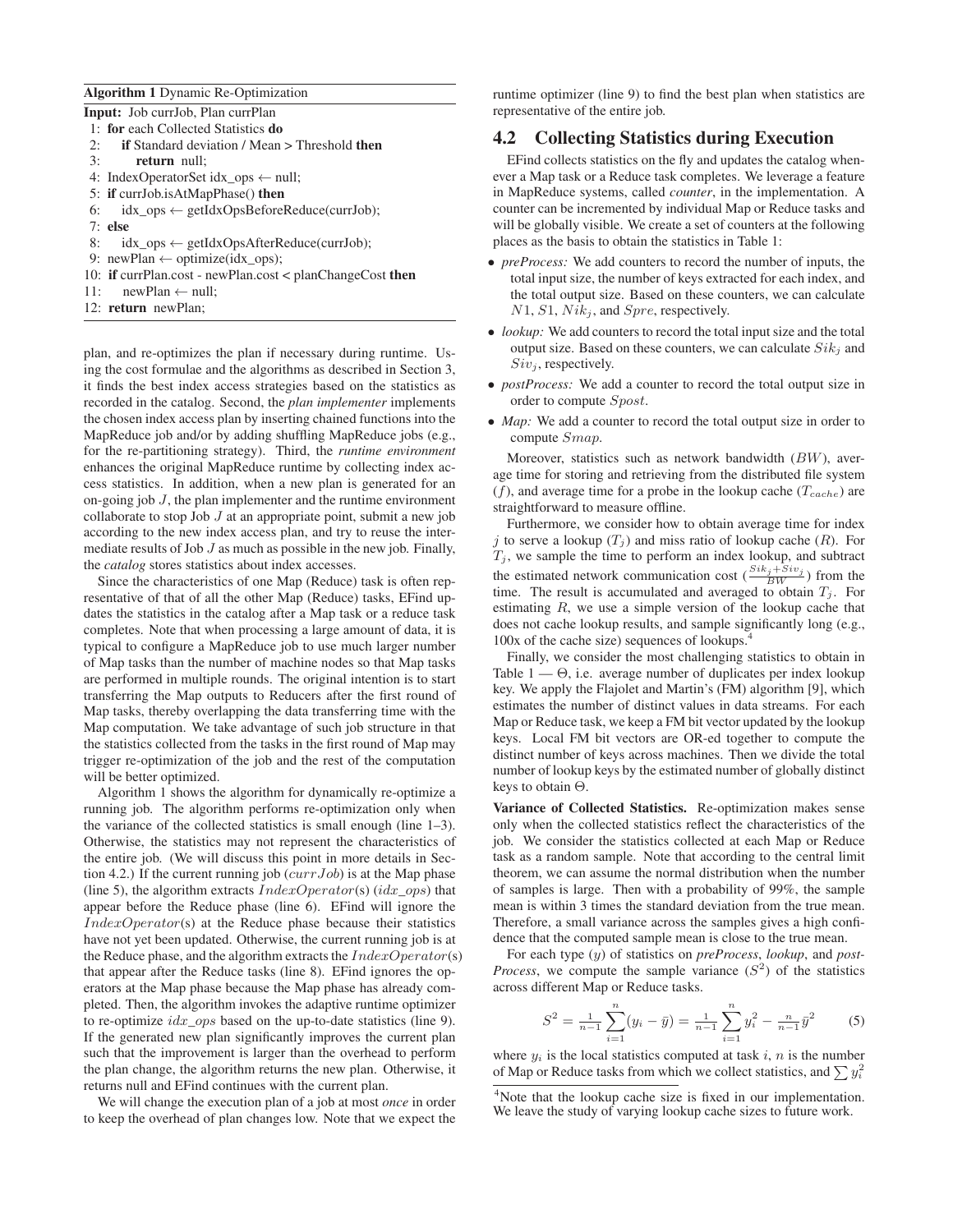

**Figure 9: Adaptive optimization for an EFind enhanced job. (Note: a dotted rectangle shows a single MapReduce job.)**



**Figure 10: Dynamically changing index access plans while reusing intermediate results.**

is accumulated using a counter. The sample standard deviation is the square root of  $S^2$ . In Algorithm 1, we make sure that the standard deviation over mean is below a threshold (e.g., 0.05) before performing re-optimization.

# **4.3 Changing the Index Access Plan of an Ongoing Job**

A naïve approach kills the current MapReduce job, discards all the intermediate results, then restarts the job with the new plan. However, it wastes all the previous computation.

We would like to reuse previously computed results as much as possible. Figure 9 and Figure 10 illustrate our design for dynamically changing index access plans. Figure 9(a) shows an EFind enhanced job with three  $IndexOperatorS$   $I_1$ ,  $I_2$ , and  $I_3$ . Figure 9(b) depicts the initial plan that employs the baseline strategy. Figure 9(c) and (d) show two cases, changing index access plans either in the middle of the Map phase or in the middle of the Reduce phase. As discussed previously in Figure 7, the two new plans employ the re-partitioning strategy for  $I_1$  and  $I_3$ , respectively.

When EFind decides to change the plan in the middle of the Map or Reduce phase, a task can be in one of the following three states: (1) it has already completed (e.g.,  $M_1$  in Figure 9(c),  $R_1$  in Figure  $9(d)$ ; (2) it is being processed with partial results (e.g.,  $M_2$  in Figure 9(c),  $R_2$  in Figure 9(d)); or (3) it has not yet started (e.g.,  $M_3$  and  $M_4$  in Figure 9(c),  $R_3$  in Figure 9(d)). It is almost free to reuse results from completed tasks. For a completed Map task M, EFind only needs to configure all the Reduce tasks to obtain intermediate results from  $M$  (in addition to the new Map tasks in the new plan). For a completed Reduce task  $R$ , EFind only needs to specify that the output of  $R$  should be part of the job output. Note that in both cases, there is no need to transfer any significant amount of data or perform significant computation. On the other hand, it can be very expensive to merge the results of a partially completed task with those from the new plan in order to guarantee that each result is produced once and exactly once. Based on these considerations, EFind reuses results from completed tasks in state (1), but applies the new plan to tasks in state (2) or state (3).

We describe how EFind changes the index access plan:

- *Plan Change in the Middle of the Map Phase:* As shown in Figure 10(a), EFind performs two steps for the plan change. First, it applies the new plan to the input splits that have not completed (e.g.,  $S_2$ ,  $S_3$ , and  $S_4$ ). Second, it runs the Reduce tasks of the new plan (e.g.,  $Y_1$  and  $Y_2$ ). The Reduce tasks retrieve outputs not only from the new Map tasks (e.g.,  $X_1$ ,  $X_2$ , and  $X_3$ ), but also from the completed tasks in the old plan (e.g.,  $M_1$ ).
- *Plan Change in the Middle of the Reduce Phase:* As shown in Figure 10(b), to apply the new plan, EFind runs the new Reduce tasks (e.g.,  $R'_2$  and  $R'_3$ ), merges the results of the new tasks (e.g.,  $R'_2$  and  $R'_3$ ) with those of previously completed tasks (e.g.,  $R_1$ ), and perform any subsequent processing.

# **5. EXPERIMENTS**

In this section, we empirically evaluate EFind using both realworld and synthetic data sets.

# **5.1 Experimental Setup**

**Cluster setup.** We perform the experiments on a cluster of 12 nodes. Every node is an HP ProLiant BL460c blade server equipped with two Intel(R) Xeon(R) X5675 64-bit 3.07GHz CPUs (6 cores/12 threads, 12MB cache), 96GB memory, and a 1TB 7200rpm HP SAS hard drive, running 64bit Red Hat Enterprise Linux Server release 6.2 with Linux 2.6.32-220 kernel. The blade servers are connected through a 1Gbps Ethernet switch.

We implemented EFind on top of Apache Hadoop 1.0.0. In our Hadoop cluster, 1GB memory is allocated for each Hadoop daemon. One TaskTracker and one DataNode daemon run at each worker node. Every TaskTracker is configured to run up to 8 Map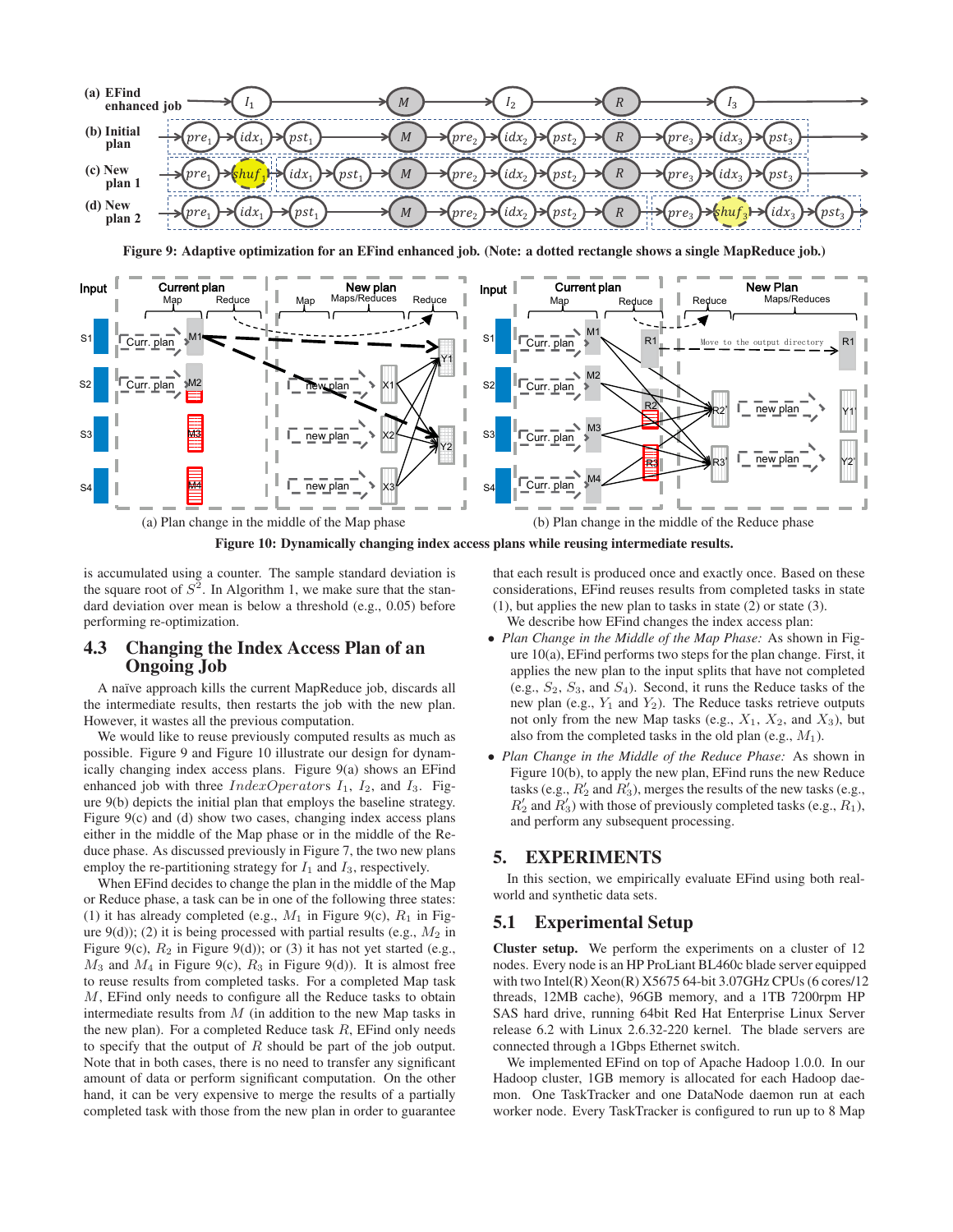and 4 Reduce tasks by default. The DFS chunk size and replication factor are 64MB and 3, respectively. The lookup cache contains up to 1024 index key-value entries. We use Oracle Java 1.7 in our experiments.

**Index.** Our experiments use Apache Cassandra 1.0.6 [4] to provide index services unless otherwise noted. Our 12-node Cassandra setup is running with Hadoop in the same cluster. To control the partition of data and be aware of the partition locations, we use the NetworkTopologyStrategy to control the partition placement among nodes. PropertyFileSnitch is used as the endpoint\_snitch, so that we can explicitly control the network topology and data distribution. The index is divided into 32 partitions using the Hash-Partitioner of Apache Hadoop. One index partition is replicated to three data nodes. The partition information is stored in a column family, which is replicated to every data node.

**Data sets and Data Analysis Jobs.** We evaluate the performance of EFind using the following four data sets:

- *LOG*: LOG contains a set of real-world web log traces from a popular web site. An event record consists of: event ID, timestamp, source IP, visited URL, and up to 7 other fields. The data set contains 15 million events and is 7GB large. The application computes the top-k frequently visited URLs in each geographical region. It uses a cloud service to look up the geographical region for an IP address. The cloud service runs on a single node with Java RMI interface.
- *TPC-H*: We generate a TPC-H [20] data set with a scale factor of 10, and perform Q3 and Q9 in the experiments. We compose MapReduce jobs to follow the same join order as MySQL. For Q3, the job first joins LineItem with Orders, then with Customer. For Q9, the job first joins LineItem with Supplier, then with Part, PartSupply, Orders, and finally with Nation. The main input for both Q3 and Q9 is the LineItem table. We create indices on the rest of the tables in the queries, and essentially perform index nested-loop joins. Moreover, we also perform a set of experiments while duplicating the LineItem table 10 times, which are represented as TPC-H DUP10.
- *Synthetic*: The synthetic data set contains 10 million records. Each record consists of an integer key and a 1KB-sized value. The keys are uniformly randomly generated from [0, 4999999]. We build an index that maps each distinct key to an index value of size  $l$ , and run a job to join the data set with the index. We vary the parameter  $l$  in the experiments to model different workload characteristics.
- *OSM*: We compare an EFind based k-nearest neighbor join (kNNJ) implementation with a hand-tuned implementation [22] using a real-world OpenStreetMap (OSM) data set. The data set contains about 42 million records of geographic locations in the US, and is 14.8GB large. Every record consists of a record ID and a 2D coordinate. The job computes kNNJ ( $k = 10$ ) between two randomly selected sub-sets  $(A \text{ and } B)$  of records, each with 40 million records, from the OSM data set. For the EFind based implementation, we use  $A$  as the main input to MapReduce and build a distributed index on  $B$  to support kNN search. We partition the US map into  $4 \times 8$  cells with small overlapping regions, then build an R\* tree for each cell. Each R\* tree is replicated to 3 machines.

**Index Access Strategies.** For each job, we run six experiments: (1) the baseline strategy (*Base*), (2) the lookup cache strategy (*Cache*), (3) the re-partitioning strategy (*Repart*), (4) the index locality strategy (*Idxloc*), (5) dynamic adaptive optimization (*Dynamic*), and (6) static optimization with sufficient statistics (*Optimized*). For (5), we start the job with no statistics, and perform re-optimization on the fly. Usually, in the first round of Map tasks, EFind collects sufficient statistics to perform re-optimization. Then EFind may perform dynamic plan change if a better new plan is generated. We measure and report the execution time of the jobs.

# **5.2 Index Access Strategies**

We first evaluate each index access strategy using LOG, TPC-H, and Synthetic data sets.

**LOG.** We would like to understand the performance of LOG under various delay conditions for looking up an IP address. The cloud service incurs a  $t = 0.8ms$  delay for a lookup. As shown on the Xaxis in Figure 11(a), we introduce an extra  $0, 1ms, \dots, 5ms$  to the lookup. From Figure 11(a), we see that (i) compared to baseline, the lookup cache strategy achieves a factor of 1.2–1.5x improvements; (ii) the re-partitioning strategy achieves an additional factor of 1.4–2.2x speedups over the lookup cache strategy; and (iii) the improvements are larger with longer delays.

From the log traces, we find that an IP often visits multiple URLs in a short period of time. The visits are often served by two or more web servers, and recorded in two or more log files. Different log files are processed in different Map tasks. Consequently, we see both strong local redundancy and strong cross-machine redundancy in index lookups, which explain the effectiveness of the lookup cache and the re-partitioning strategies. Moreover, the benefits become larger with longer lookup delays because the savings of reducing redundant lookups increase.

Note that index locality does not apply to LOG because the cloud service is located on a single machine.

**TPC-H.** Figure 11(b)-(e) report the experimental results for TPC-H Q3 and Q9. First, we see that the lookup cache strategy achieves 2.2–2.4x improvements over baseline for Q3, but has little benefits for Q9. In Q3, LineItem records are used to look up the index on Orders. Since the LineItem records that is associated with the same order record are stored consecutively in the TPC-H data set, there is high local redundancy in index lookups, which is effectively optimized by the lookup cache strategy. On the other hand, Q9 first probes the index on Supplier using LineItem records. There is no locality in the index lookup. Hence the cache sees very high miss rate.

Second, for re-partitioning, we choose one of the indices with the most benefits to apply re-partitioning (i.e., Orders in Q3, Supplier in Q9), while using the lookup cache strategy for the rest. As shown in Figure 11(c), re-partitioning reduces the running time of baseline by a factor of 4.6x. This is because LineItem records with the same supplier are grouped together after re-partitioning, effectively removing all redundant index accesses for the index on Supplier. As shown in Figure 11(e), TPC-H DUP10 duplicates the LineItem table 10 times. This leads to 10x redundant index keys, and thus higher benefits from re-partitioning, a 7.9x speedup over baseline.

Third, as shown in Figure 11(b), re-partitioning has worse performance than the lookup cache strategy for Q3. As explained in the above, the lookup cache already effectively removes most of the redundancy. Therefore, it is not worthwhile to pay the cost of repartitioning. As shown in Figure 11(d), TPC-H DUP10 introduces 10x redundancy across machines, and re-partitioning removes this global redundancy, achieving 2.1x improvements over the lookup cache strategy for Q3.

Finally, for TPC-H Q3 and Q9, index locality does not show clear benefits over re-partitioning. In fact, it is even slightly worse than re-partitioning in some cases. The reason is that the number of index lookups has already been significantly reduced with re-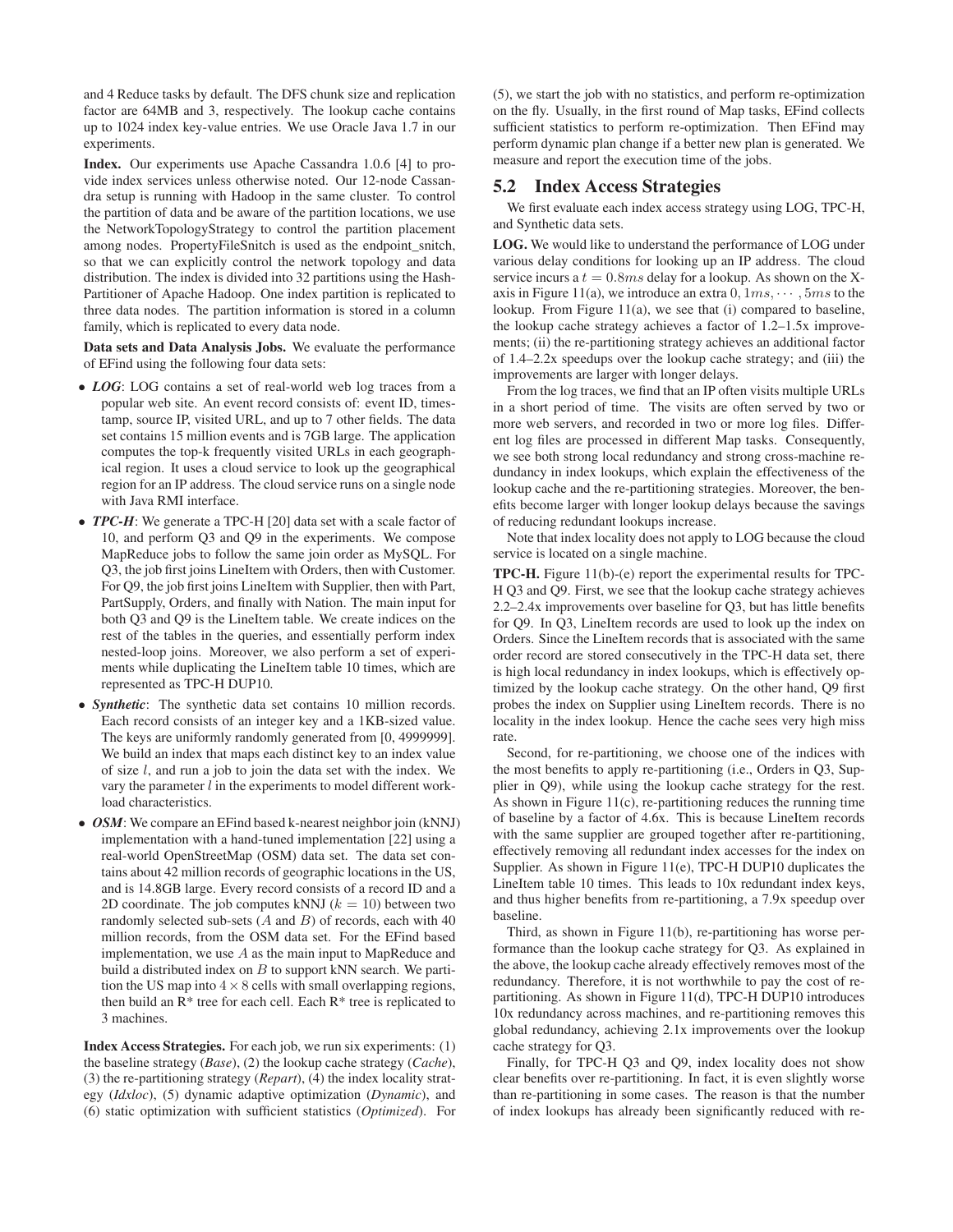

**Figure 11: Experimental results for LOG(a), TPC-H (b − c), TPC-H DUP10 (d − e), and Synthetic (f).** 



**Figure 12: Index lookup latency for Synthetic.**

partitioning. The cost of remote index lookup is actually lower than the cost of transferring input splits to co-locate with the index partitions.

**Synthetic.** We vary the size of index lookup result and study its impact on index access performance. Figure 12 shows the elapsed time of a local vs. remote index lookup while varying the size of lookup result from 10B to 30KB. We see that as the result size increases, both the index access time and the gap between local and remote index accesses increase. The latter is because more data need to be transferred over network.

Figure 11(f) compares the index access strategies while varying index lookup result size. First, the lookup cache strategy sees little benefits. This is because the lookup keys are randomly generated from 5 million distinct values, and incur very high miss rate in the 1024-entry lookup cache.

Second, there are 10 million keys in total, and thus on average every key occurs twice in the data set. Re-partitioning can effectively group the redundant keys together, reducing redundant index lookups. It achieves 2.0x–2.8x speedups compared to baseline.

Finally, index locality can achieve even better performance than re-partitioning. It plays a more significant role when the result size is large, and the remote index lookup cost is high. When the result size is 1KB and smaller, the input transfer overhead dominates, and index locality is slightly worse than re-partitioning. When the result size is larger than 1KB, it is more beneficial to remove remote index lookups, and index locality achieves 1.2–1.4x improvements over re-partitioning.

# **5.3 Adaptive Optimization**

In LOG, TPC-H, and Synthetics, the optimal performance is achieved by different index access strategies (i.e. cache, re-partitioning, or index locality). In the following, we consider two cases: (i) optimization with sufficient statistics (*Optimized*); and (ii) adaptive optimization starting with no statistics (*Dynamic*). We compare optimized and dynamic with the optimal performance.

**LOG and Synthetic.** First, in Log (Figure 11(a)) and Synthetic (Figure 11(f)), we see that the running time of optimized is the same as the optimal performance. EFind correctly selects the optimal plan with sufficient statistics. Second, dynamic starts running with the baseline strategy while collecting statistics. Then EFind dynamically re-optimizes the jobs. We find that EFind chooses the correct optimal plans after re-optimization. Due to the overhead of the statistics collection phase, dynamic is slower than the optimal performance, but it is significantly faster than both baseline and cache.

**TPC-H.** First, we see that the running time of optimized is the same or very close to the optimal performance. When the costs of repartitioning and index locality are very close, EFind may choose a plan different from the optimal plan. Note that cost estimation based on statistics and simple formulae may not be fully accurate.

Second, the adaptive optimization, dynamic, always achieves better performance than baseline in all TPC-H experiments. However, because of the statistics collection phase, dynamic is slower than the optimal performance. Specifically, for Q9 in Figure 11(c), the statistics collection phase is the first round of 20 Map tasks, which takes 765 seconds. After re-optimization, the rest of the computation with 87 Map tasks and the reduce phase takes only 273 seconds. This effect will be reduced when many Map tasks are used to process a large amount of data. As shown in Figure 11(d) and Figure 11(e), if we increase the LineItem table by 10 times, the statistics collection phase consists of only a small portion of the total runtime. Therefore, the performance of dynamic is very close to the optimal performance.